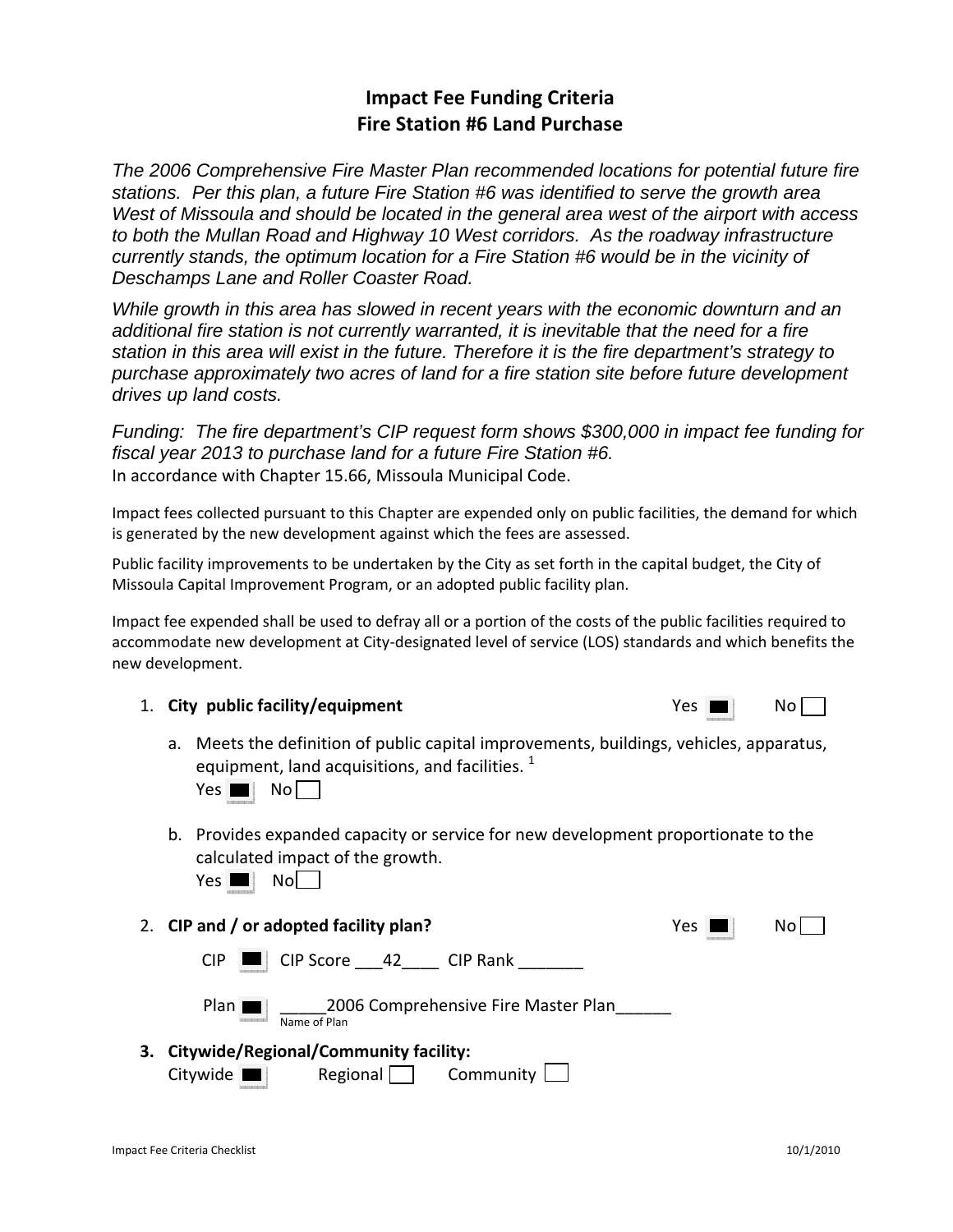|                                         | 1. | Methodology #1: Service Increase                                               | Yes   | No  |
|-----------------------------------------|----|--------------------------------------------------------------------------------|-------|-----|
| Methodology #2: Capacity Increase<br>а. |    |                                                                                |       |     |
|                                         |    | 2. Expansion of existing facility to serve development                         | Yes   | No. |
|                                         |    | 3. New facility to serve new development only<br>Calculation:<br>100% eligible | Yes I | Nο  |

### **4. Local/Neighborhood facility:**

Street Collector Improvements: Vehicle Trip increases due to full development Park Improvements: Dwelling unit increases due to full development **Other** 

 $^{1}$ Meets the definition of public capital improvements, buildings, vehicles, apparatus, equipment, land acquisitions, and facilities with a useful life of ten (10) years or more, that increase or improve the service capacity of a public facility such as parks, open space, trails, fire and emergency medical service facilities, law enforcement facilities, and community services facilities included in the calculation of development impact fees in the methodology report and transportation facilities included on the City's capital improvement program with the exception of the portions of this chapter not amended by this ordinance that were enacted previously and grandfathered as authorized by Section 9. "Applicability", Chapter No.299, Senate Bill 185 of the Montana Session Laws 2005".

# **Appendix**

## **Examples of calculations of impact fee support**

#### **For parks, which has an Urban Area Master Park Plan, Transportation (NMT) and Trails Plans, Open Space Plan, various site plans or similar adopted public plans applicable to Parks and Recreation:**

- A. The improvements being considered for funding with Impact Fee funds shall cost less than, or equal to the amount of impact fees expected to be collected by the City from the area and as outlined in the Urban Area Master Park Plan (MPP) for the specific improvement.
- B. Per MPP, Neighborhood parks typically serve 1/2 mile radius, Community parks/facilities serve 1.5 miles, Regional Parks/Open Spaces/Trails serve entire community or greater.
- C. Impact fee expended shall be used for the public facility costs generated by new development for Parks and Recreation improvements as designated in the City's capital improvement program, including but not limited to park development, trails, playgrounds, water features, irrigation, trees, various & misc. park facilities and amenities, buildings, fencing, facility expansion through actual size, service, or capacity increase or through design allowing for multi use of existing sites.
- D. Impact fee expended shall be used for the acquisition of and dedication of land for public parks, opens space or trails, or for actual construction of all or part of a public facility or public facilities identified in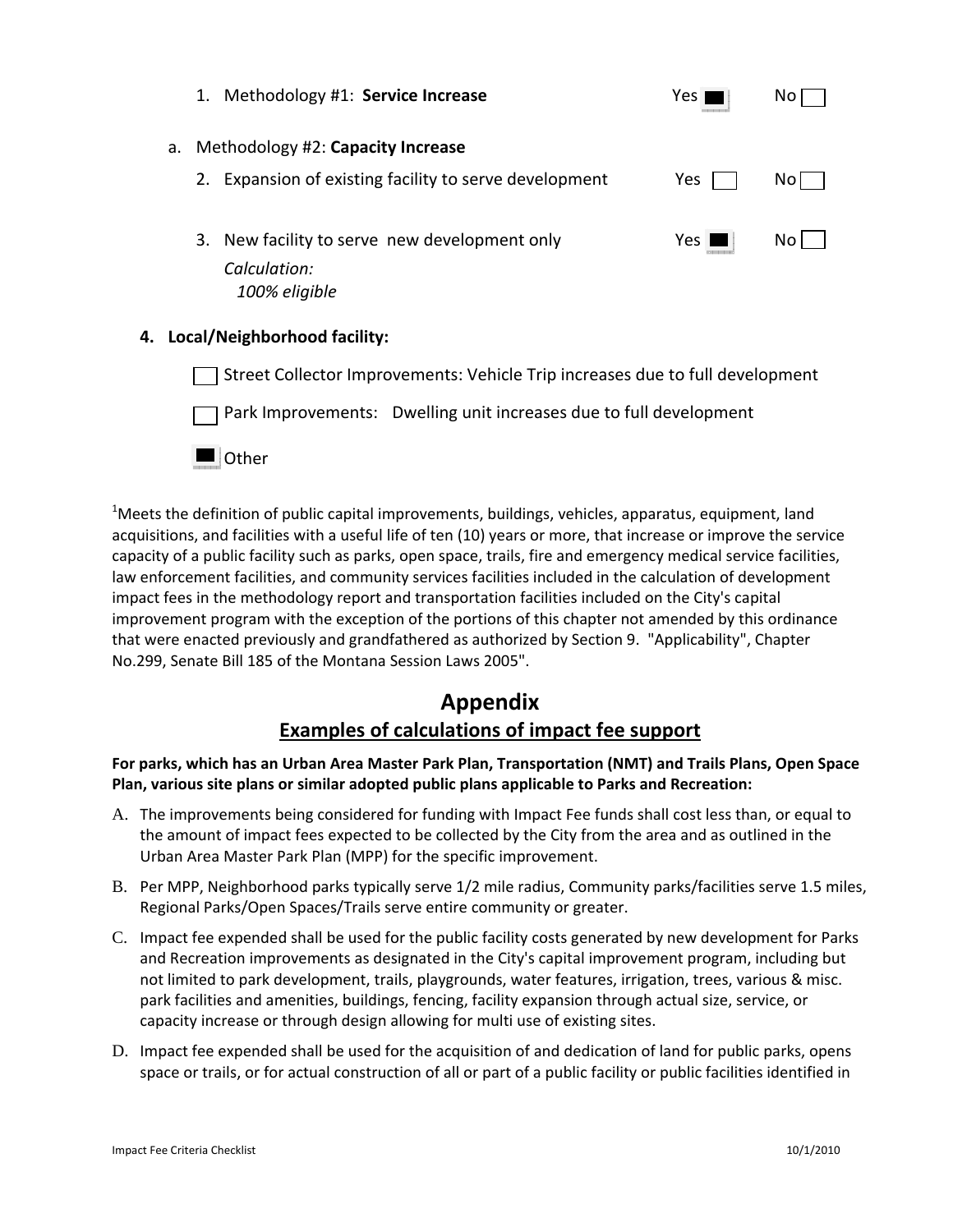an adopted CIP, or master plan, or impact fee methodology report and meeting or exceeding the demand generated by the new development.

### **Examples ‐Addresses growth entirely or by a calculated percentage**

- E. Based on realized & projected population increase could generate data for proportionate use of impact fees for the increased capacity provided such as square footage allocation between existing service levels vs. growth impacts
	- i. For parks increasing user capacity within an existing park by a calculated percentage for restrooms, park equipment, parking, picnic shelters etc. This could allow for some proportionate support from impact fees. Here are some examples:
		- 1. Capacity increase
			- a. Example: Old playground, with a capacity of 15 children is replaced by a new playground with a capacity for 45 children, in order to accommodate demand caused by growth. Impact fees may pay for 2/3 of cost of project.
			- b. Example: Land is acquired to add new facility, service or amenity. Impact fees may pay entire cost of new facility.
			- c. Example: A current single sport activity such as tennis court or baseball field is renovated to include and accommodate multi uses, such as tennis, basketball, baseball or soccer thereby increasing capacity to address more users. Impact fees pay for additional cost to provide the additional capacity.
			- d. Example: Parking lot is expanded from current 100 parking spots to 125 spots through redesign and related construction expansion. Impact fees pay for 25% of construction costs.
			- e. Example: New equipment is added to increase capacity as demanded by growth (turf equipment to expand user loads on existing facilities or to care for new facilities). Impact fees pay up to 100% of added equipment.
		- 2. Square footage or size increase
			- a. Example: Old picnic shelter, with capacity of 4 tables (32 individuals) is replaced with new shelter to accommodate 8 tables (64 individuals). Impact fees may be allocated at a rate of up to 50% of total cost of project.
			- b. Example: Office space added to accommodate staff necessary to service new growth. Impact fees may be allocated at up to 100% for total cost of project or per formula as percentage of increase in footprint.
		- 3. Service increase
			- a. Example: Old restroom, with two stall (one male/one female) is replaced with 4 stalls, including unisex use with baby and toddler change stations. Impact fees may be allocated at a rate of at least 50% of total cost of project.
			- b. Example: Existing park adds a new feature, such as basketball court or skate park. Impact fees may pay up to 100% of new feature costs.
			- c. Example: Lighting is added to a current facility to increase hours of use. Impact fees pay full cost of improvement or increase capacity as proportionate share of increased users serviced.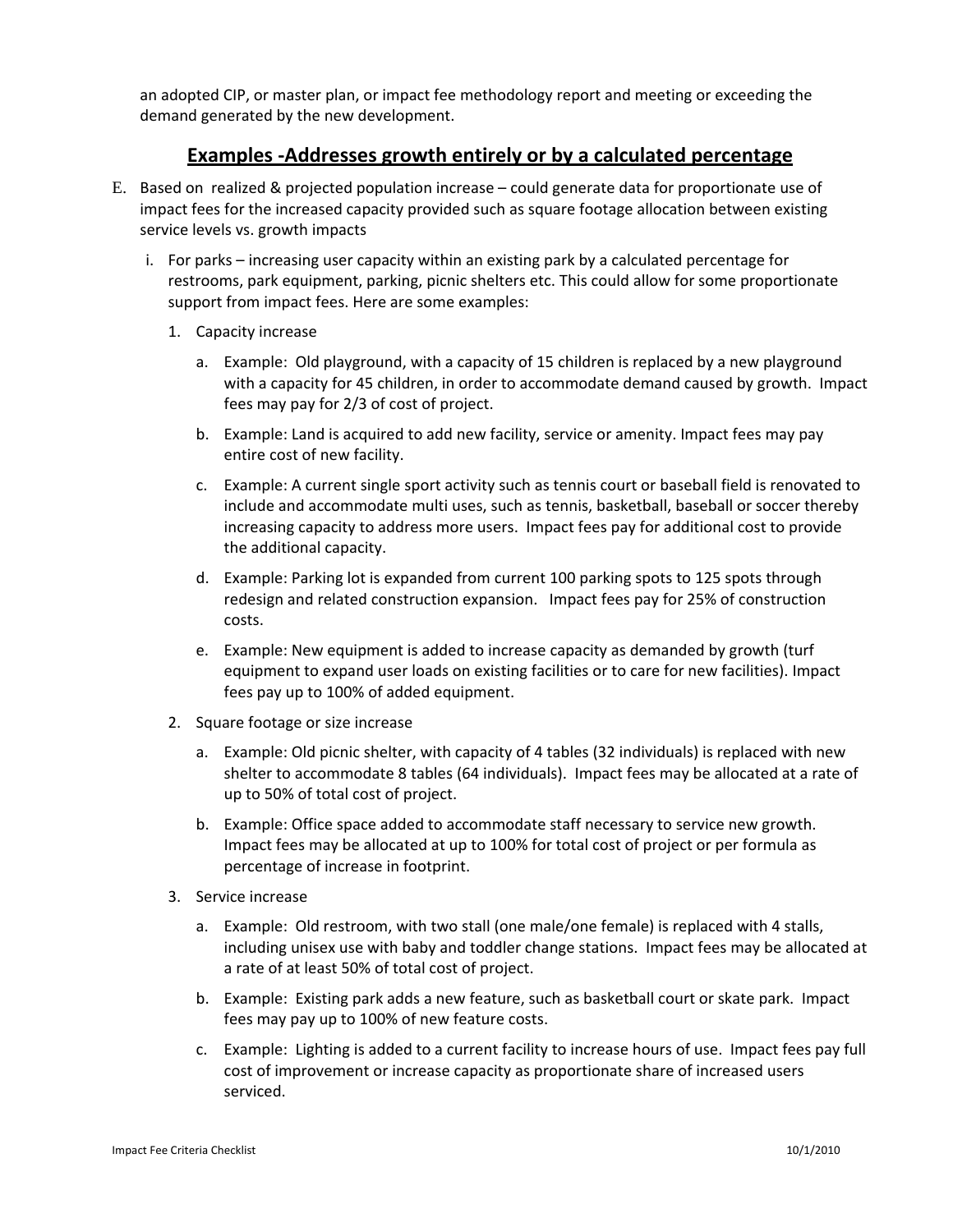- d. Example: A Plan and/or Improvement are developed to successfully support additional use, generated from growth, while preserving existing infrastructure or resources. (Irrigation/soil improvements, trails/trailhead improvements that expand capacity of existing facilities to address growth). Impact fees used directly proportionate to increased user service or capacity.
- F. Based on realized & projected growth in staffing (FTE's) could generate data for proportionate use of impact fees for the increased capacity provided
- G. Based on realized & projected growth in traffic due to potential build‐out as determined in existing zoning or with traffic count data:
	- i. For road fees adding a bike line could increase transportation capacity and allow for some proportionate support from impact fees;
	- ii. For road fees adding a turn lane increases capacity;
	- iii. The calculation of new development traffic generated from growth shall be based on the change of traffic volumes for what was existing on the effective date of City Ordinance 3364, January 9, 2008.
	- iv. New development traffic generation shall be based on the Institute of Transportation Engineers (ITE) trip generation formulas for the existing zoning of properties in the tributary area of the arterial or collector road being considered for improvements.
	- v. Increase in average daily trips necessitating lane enlargements, traffic signals, intersection improvements, pedestrian capacity, future build-out allowed by current zoning etc. to get a handle on what will be the likely future impact.

### **Definitions From Missoula's Impact fee Ordinance To Assist Discussion**

**Transportation Development Impact Fee**: a development impact fee imposed on new residential and non‐ residential development to fund the proportionate share of the public facility costs generated by new development for arterial and collector roads designated on the City's capital improvement program, including roads, streets, bridges, rights‐of‐way, traffic signal, and landscaping.

Transportation impact fees are designated for mitigation of traffic impacts to larger arterial streets in Missoula. Because the impact fees are collected at 50% of the actual cost of impact, the funds spent for mitigation will be at half the cost of the improvements Assessments may also include private developer contributions. All safety or capacity mitigations will be related to growth. – future component

**Parks and Open Space Development Impact Fee**: a development impact fee imposed on new residential development to fund **the proportionate share of the costs generated by new development** for public facilities, including neighborhood, community and regional park and recreation facilities; and for acquisition and improvements of open space lands and trails.

**Law Enforcement Development Impact Fee**: a development impact fee imposed on new residential and non‐residential development to fund the proportionate share of the costs for public facilities, including law enforcement buildings, vehicles, and equipment generated by new development.

**Community Services Development Impact Fee**: a development impact fee imposed on residential and nonresidential development to fund the proportionate share of the costs generated by new development for public facilities, including municipal buildings, vehicles, and equipment.